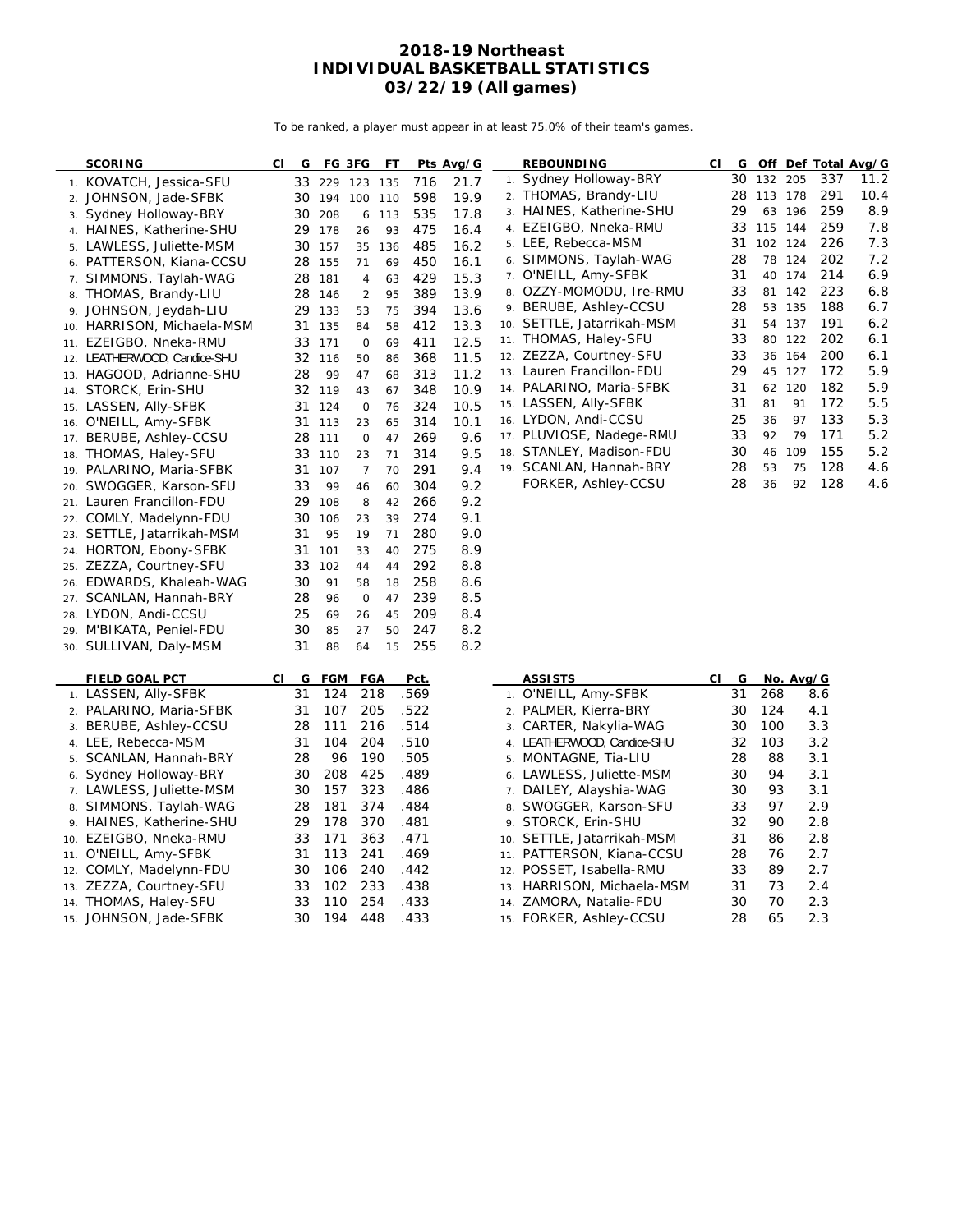$\overline{a}$ 

| <b>FREE THROW PCT</b>                    | CI | G  | <b>FTM</b> | FTA        | Pct. |
|------------------------------------------|----|----|------------|------------|------|
| JOHNSON, Jade-SFBK<br>1.                 |    | 30 | 110        | 120        | .917 |
| KOVATCH, Jessica-SFU<br>$\overline{2}$ . |    | 33 | 135        | 157        | .860 |
| THOMAS, Haley-SFU<br>3.                  |    | 33 | 71         | 85         | .835 |
| THOMAS, Brandy-LIU<br>$\overline{4}$ .   |    | 28 | 95         | 114        | .833 |
| CARTER, Nakylia-WAG<br>5.                |    | 30 | 81         | 104        | .779 |
| SIMMONS, Taylah-WAG<br>6.                |    | 28 | 63         | 81         | .778 |
| HAINES, Katherine-SHU<br>7.              |    | 29 | 93         | 120        | .775 |
| JOHNSON, Jeydah-LIU<br>8.                |    | 29 | 75         | 99         | .758 |
| PATTERSON, Kiana-CCSU<br>9.              |    | 28 | 69         | 92         | .750 |
| O'NEILL, Amy-SFBK<br>10.                 |    | 31 | 65         | 87         | .747 |
| PALARINO, Maria-SFBK<br>11.              |    | 31 | 70         | 95         | .737 |
| LEATHERWOOD, Candice-SHU<br>12.          |    | 32 | 86         | 119        | .723 |
| HAGOOD, Adrianne-SHU<br>13.              |    | 28 | 68         | 95         | .716 |
| ASHLEY, Naomi-BRY<br>14.                 |    | 29 | 70         | 98         | .714 |
| LAWLESS, Juliette-MSM<br>15.             |    | 30 | 136        | 191        | .712 |
|                                          |    |    |            |            |      |
| <b>3-POINT FG PCT</b>                    | СI | G  | 3FG        | <b>FGA</b> | Pct. |
| EHLING, Mia-SFBK<br>1.                   |    | 24 | 25         | 55         | .455 |
| JOHNSON, Jade-SFBK<br>2.                 |    | 30 | 100        | 235        | .426 |
| AUGUSTIN, Nina-RMU<br>3.                 |    | 33 | 52         | 124        | .419 |
| KOVATCH, Jessica-SFU<br>4.               |    | 33 | 123        | 319        | .386 |
| LAWLESS, Juliette-MSM<br>5.              |    | 30 | 35         | 93         | .376 |
| ZEZZA, Courtney-SFU<br>6.                |    | 33 | 44         | 117        | .376 |
| LEATHERWOOD, Candice-SHU<br>7.           |    | 32 | 50         | 134        | .373 |
| HOBSON, Jordan-WAG<br>8.                 |    | 28 | 43         | 117        | .368 |
| CASTEDO, Esther-RMU<br>9.                |    | 32 | 44         | 121        | .364 |
| EDWARDS, Khaleah-WAG<br>10.              |    | 30 | 58         | 160        | .363 |
| PATTERSON, Kiana-CCSU<br>11.             |    | 28 | 71         | 199        | .357 |
| HORTON, Ebony-SFBK<br>12.                |    | 31 | 33         | 93         | .355 |
| WEISE, Ryan-LIU<br>13.                   |    | 29 | 46         | 132        | .348 |
| ZEGARWOSKI, Masey-BRY<br>14.             |    | 30 | 33         | 95         | .347 |
| HAGOOD, Adrianne-SHU<br>15.              |    | 28 | 47         | 138        | .341 |
|                                          |    |    |            |            |      |
| <b>BLOCKED SHOTS</b>                     | СI | G  |            | No. Avg/G  |      |
| ZEZZA, Courtney-SFU<br>$\mathbf 1$ .     |    | 33 | 88         | 2.7        |      |
| BERUBE, Ashley-CCSU<br>2.                |    | 28 | 49         | 1.8        |      |
| HAINES, Katherine-SHU<br>3.              |    | 29 | 48         | 1.7        |      |
| EZEIGBO, Nneka-RMU<br>4.                 |    | 33 | 44         | 1.3        |      |
| STANLEY, Madison-FDU<br>5.               |    | 30 | 36         | 1.2        |      |
| Ward, Dominique-SFBK<br>6.               |    | 28 | 30         | 1.1        |      |
| Lauren Francillon-FDU<br>7.              |    | 29 | 31         | 1.1        |      |
| LEE, Rebecca-MSM<br>8.                   |    | 31 | 31         | 1.0        |      |
| STORCK, Erin-SHU<br>9.                   |    | 32 | 28         | 0.9        |      |
| VAATANEN, Ella-LIU<br>10.                |    | 29 | 25         | 0.9        |      |
| SCANLAN, Hannah-BRY<br>11.               |    | 28 | 20         | 0.7        |      |
| LYDON, Andi-CCSU<br>12.                  |    | 25 | 15         | 0.6        |      |
| THOMAS, Brandy-LIU<br>13.                |    | 28 | 16         | 0.6        |      |
| EDWARDS, Khaleah-WAG<br>14.              |    | 30 | 15         | 0.5        |      |
| MACK, Lindsey-FDU<br>15.                 |    | 28 | 12         | 0.4        |      |

|     | <b>STEALS</b>            | СI | G  |     | No. Avg/G |
|-----|--------------------------|----|----|-----|-----------|
| 1.  | ZAMORA, Natalie-FDU      |    | 30 | 68  | 2.3       |
| 2.  | O'NEILL, Amy-SFBK        |    | 31 | 69  | 2.2       |
| 3.  | CARTER, Nakylia-WAG      |    | 30 | 66  | 2.2       |
| 4.  | ASHLEY, Naomi-BRY        |    | 29 | 61  | 2.1       |
| 5.  | POSSET, Isabella-RMU     |    | 33 | 62  | 1.9       |
| 6.  | M'BIKATA, Peniel-FDU     |    | 30 | 55  | 1.8       |
| 7.  | SETTLE, Jatarrikah-MSM   |    | 31 | 54  | 1.7       |
| 8.  | EZEIGBO, Nneka-RMU       |    | 33 | 57  | 1.7       |
| 9.  | LAWLESS, Juliette-MSM    |    | 30 | 46  | 1.5       |
| 10. | HARRISON, Michaela-MSM   |    | 31 | 45  | 1.5       |
| 11. | PALMER, Kierra-BRY       |    | 30 | 43  | 1.4       |
| 12. | THOMAS, Haley-SFU        |    | 33 | 47  | 1.4       |
|     | KOVATCH, Jessica-SFU     |    | 33 | 47  | 1.4       |
| 14. | SIMMONS, Taylah-WAG      |    | 28 | 39  | 1.4       |
| 15. | SABINO, Sam-SFU          |    | 31 | 41  | 1.3       |
|     |                          |    |    |     |           |
|     |                          |    |    |     |           |
|     | <b>3-POINT FG MADE</b>   | СI | G  |     | 3FG Avg/G |
| 1.  | KOVATCH, Jessica-SFU     |    | 33 | 123 | 3.7       |
| 2.  | JOHNSON, Jade-SFBK       |    | 30 | 100 | 3.3       |
| 3.  | HARRISON, Michaela-MSM   |    | 31 | 84  | 2.7       |
| 4.  | PATTERSON, Kiana-CCSU    |    | 28 | 71  | 2.5       |
| 5.  | SULLIVAN, Daly-MSM       |    | 31 | 64  | 2.1       |
| 6.  | EDWARDS, Khaleah-WAG     |    | 30 | 58  | 1.9       |
| 7.  | JOHNSON, Jeydah-LIU      |    | 29 | 53  | 1.8       |
| 8.  | IKEMATSU, Honoka-RMU     |    | 32 | 54  | 1.7       |
| 9.  | HAGOOD, Adrianne-SHU     |    | 28 | 47  | 1.7       |
| 10. | BIRKHEAD, Bridget-MSM    |    | 31 | 52  | 1.7       |
| 11. | WEISE, Ryan-LIU          |    | 29 | 46  | 1.6       |
| 12. | AUGUSTIN, Nina-RMU       |    | 33 | 52  | 1.6       |
| 13. | LEATHERWOOD, Candice-SHU |    | 32 | 50  | 1.6       |
| 14. | HOBSON, Jordan-WAG       |    | 28 | 43  | 1.5       |
| 15. | CONNERS, Haley-BRY       |    | 30 | 45  | 1.5       |

| <b>ASSIST/TURNOVER RATIO</b> | СI | G  | Ast. | T/O | Ratio |
|------------------------------|----|----|------|-----|-------|
| 1. O'NEILL, Amy-SFBK         |    | 31 | 268  | 135 | 2.0   |
| 2. CARTER, Nakylia-WAG       |    | 30 | 100  | 65  | 1.5   |
| 3. PALMER, Kierra-BRY        |    | 30 | 124  | 109 | 1.1   |
| 4. LEATHERWOOD, Candice-SHU  |    | 32 | 103  | 92. | 1.1   |
| 5. DAILEY, Alayshia-WAG      |    | 30 | 93   | 85  | 1.1   |
| 6. MONTAGNE, Tia-LIU         |    | 28 | 88   | 97  | 0.9   |
| 7. LAWLESS, Juliette-MSM     |    | 30 | 94   | 123 | 0.8   |
|                              |    |    |      |     |       |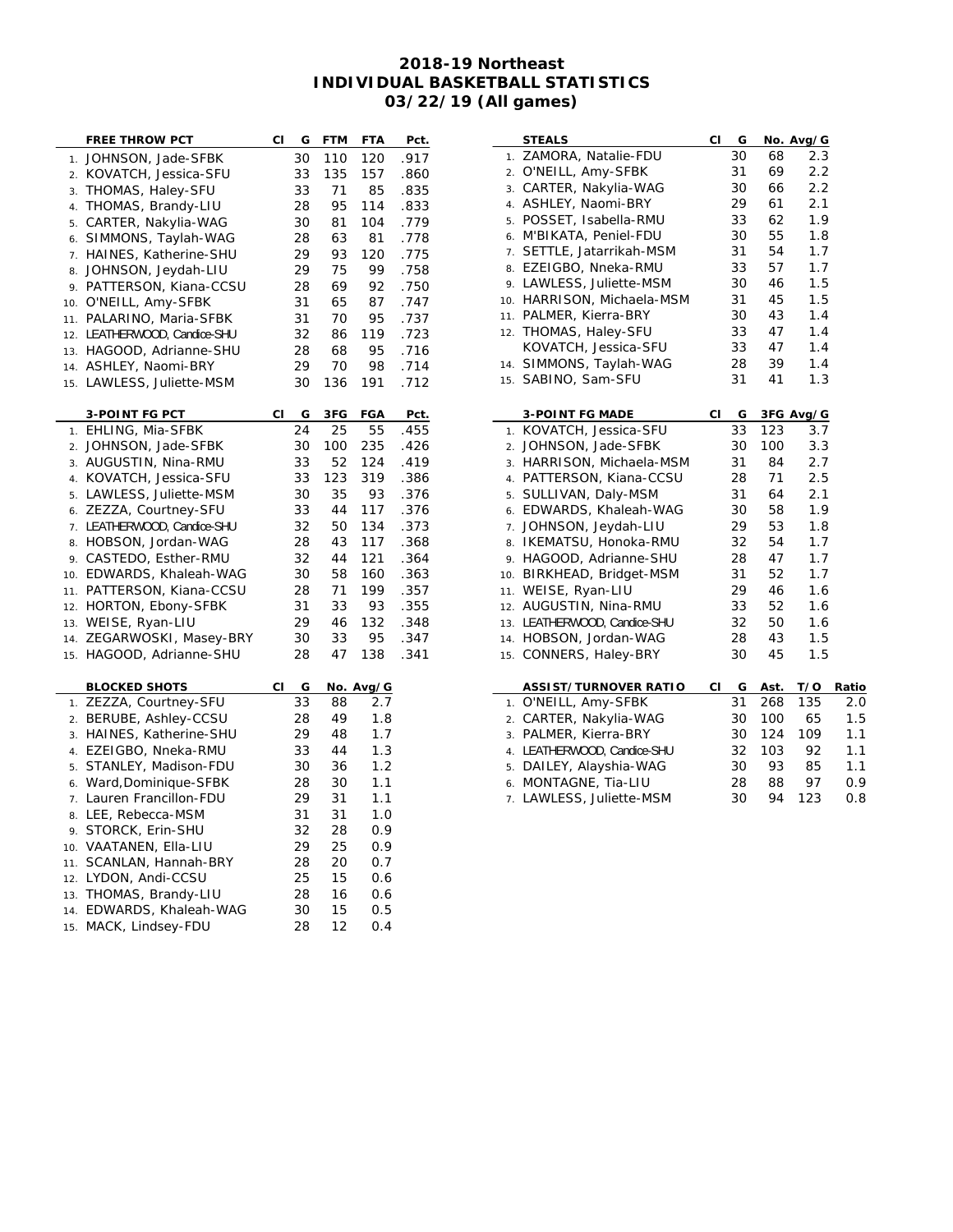| OFFENSIVE REBOUNDS                     | СI | G  |         | No. Avg/G |
|----------------------------------------|----|----|---------|-----------|
| Sydney Holloway-BRY<br>1.              |    | 30 | 132     | 4.4       |
| THOMAS, Brandy-LIU<br>$\overline{2}$ . |    | 28 | 113     | 4.0       |
| EZEIGBO, Nneka-RMU<br>3.               |    | 33 | 115     | 3.5       |
| LEE, Rebecca-MSM<br>$\overline{4}$ .   |    | 31 | 102     | 3.3       |
| PLUVIOSE, Nadege-RMU<br>5.             |    | 33 | 92      | 2.8       |
| SIMMONS, Taylah-WAG<br>6.              |    | 28 | 78      | 2.8       |
| LASSEN, Ally-SFBK<br>7.                |    | 31 | 81      | 2.6       |
| OZZY-MOMODU, Ire-RMU<br>8.             |    | 33 | 81      | 2.5       |
| THOMAS, Haley-SFU<br>9.                |    | 33 | 80      | 2.4       |
| HAINES, Katherine-SHU<br>10.           |    | 29 | 63      | 2.2       |
| PALARINO, Maria-SFBK<br>11.            |    | 31 | 62      | 2.0       |
| SCANLAN, Hannah-BRY<br>12.             |    | 28 | 53      | 1.9       |
| BERUBE, Ashley-CCSU                    |    | 28 | 53      | 1.9       |
|                                        |    | 29 | 52      | 1.8       |
| ASHLEY, Naomi-BRY<br>14.               |    |    |         |           |
| SETTLE, Jatarrikah-MSM<br>15.          |    | 31 | 54      | 1.7       |
| <b>MINUTES PLAYED</b>                  | СI | G  |         | No. Avg/G |
| O'NEILL, Amy-SFBK<br>1.                |    | 31 | 1172    | 37.8      |
| JOHNSON, Jade-SFBK<br>2.               |    |    | 30 1106 | 36.9      |
| CARTER, Nakylia-WAG<br>3.              |    |    | 30 1046 | 34.9      |
| KOVATCH, Jessica-SFU<br>4.             |    |    | 33 1142 | 34.6      |
| Sydney Holloway-BRY<br>5.              |    | 30 | 1028    | 34.3      |
| STORCK, Erin-SHU<br>6.                 |    | 32 | 1074    | 33.6      |
| MONTAGNE, Tia-LIU<br>7.                |    | 28 | 920     | 32.9      |
| HAINES, Katherine-SHU<br>8.            |    | 29 | 936     | 32.3      |
| PATTERSON, Kiana-CCSU<br>9.            |    | 28 | 898     | 32.1      |
| SWOGGER, Karson-SFU<br>10.             |    | 33 | 1057    | 32.0      |
| JOHNSON, Jeydah-LIU<br>11.             |    | 29 | 926     | 31.9      |
| SETTLE, Jatarrikah-MSM<br>12.          |    | 31 | 983     | 31.7      |
| SIMMONS, Taylah-WAG<br>13.             |    | 28 | 883     | 31.5      |
| LEATHERWOOD, Candice-SHU<br>14.        |    | 32 | 1008    | 31.5      |
| HAGOOD, Adrianne-SHU<br>15.            |    | 28 | 876     | 31.3      |
| HARRISON, Michaela-MSM<br>16.          |    | 31 | 966     | 31.2      |
| ZAMORA, Natalie-FDU<br>17.             |    | 30 | 909     | 30.3      |
| EDWARDS, Khaleah-WAG<br>18.            |    | 30 | 898     | 29.9      |
| LAWLESS, Juliette-MSM<br>19.           |    | 30 | 881     | 29.4      |
| THOMAS, Brandy-LIU<br>20.              |    | 28 | 810     | 28.9      |
| LYDON, Andi-CCSU<br>21.                |    | 25 | 721     | 28.8      |
| SULLIVAN, Daly-MSM<br>22.              |    | 31 | 882     | 28.5      |
| HORTON, Ebony-SFBK<br>23.              |    | 31 | 880     | 28.4      |
| THOMAS, Haley-SFU<br>24.               |    | 33 | 920     | 27.9      |
| M'BIKATA, Peniel-FDU<br>25.            |    | 30 | 815     | 27.2      |
| DAILEY, Alayshia-WAG<br>26.            |    | 30 | 812     | 27.1      |
| WEISE, Ryan-LIU<br>27.                 |    | 29 | 773     | 26.7      |
| MURPHY, Allyson-SHU<br>28.             |    | 32 | 845     | 26.4      |
| POSSET, Isabella-RMU<br>29.            |    | 33 | 860     | 26.1      |
| ZEGARWOSKI, Masey-BRY<br>30.           |    | 30 | 780     | 26.0      |

| <b>DEFENSIVE REBOUNDS</b>   | СI | G  |     | No. Avg/G |
|-----------------------------|----|----|-----|-----------|
| 1. Sydney Holloway-BRY      |    | 30 | 205 | 6.8       |
| 2. HAINES, Katherine-SHU    |    | 29 | 196 | 6.8       |
| 3. THOMAS, Brandy-LIU       |    | 28 | 178 | 6.4       |
| 4. O'NEILL, Amy-SFBK        |    | 31 | 174 | 5.6       |
| 5. ZEZZA, Courtney-SFU      |    | 33 | 164 | 5.0       |
| 6. BERUBE, Ashley-CCSU      |    | 28 | 135 | 4.8       |
| 7. SIMMONS, Taylah-WAG      |    | 28 | 124 | 4.4       |
| 8. SETTLE, Jatarrikah-MSM   |    | 31 | 137 | 4.4       |
| 9. Lauren Francillon-FDU    |    | 29 | 127 | 4.4       |
| 10. EZEIGBO, Nneka-RMU      |    | 33 | 144 | 4.4       |
| OZZY-MOMODU, Ire-RMU<br>11. |    | 33 | 142 | 4.3       |
| 12. LEE, Rebecca-MSM        |    | 31 | 124 | 4.0       |
| 13. LYDON, Andi-CCSU        |    | 25 | 97  | 3.9       |
| 14. PALARINO, Maria-SFBK    |    | 31 | 120 | 3.9       |
| 15. JOHNSON, Jade-SFBK      |    | 30 | 113 | 3.8       |